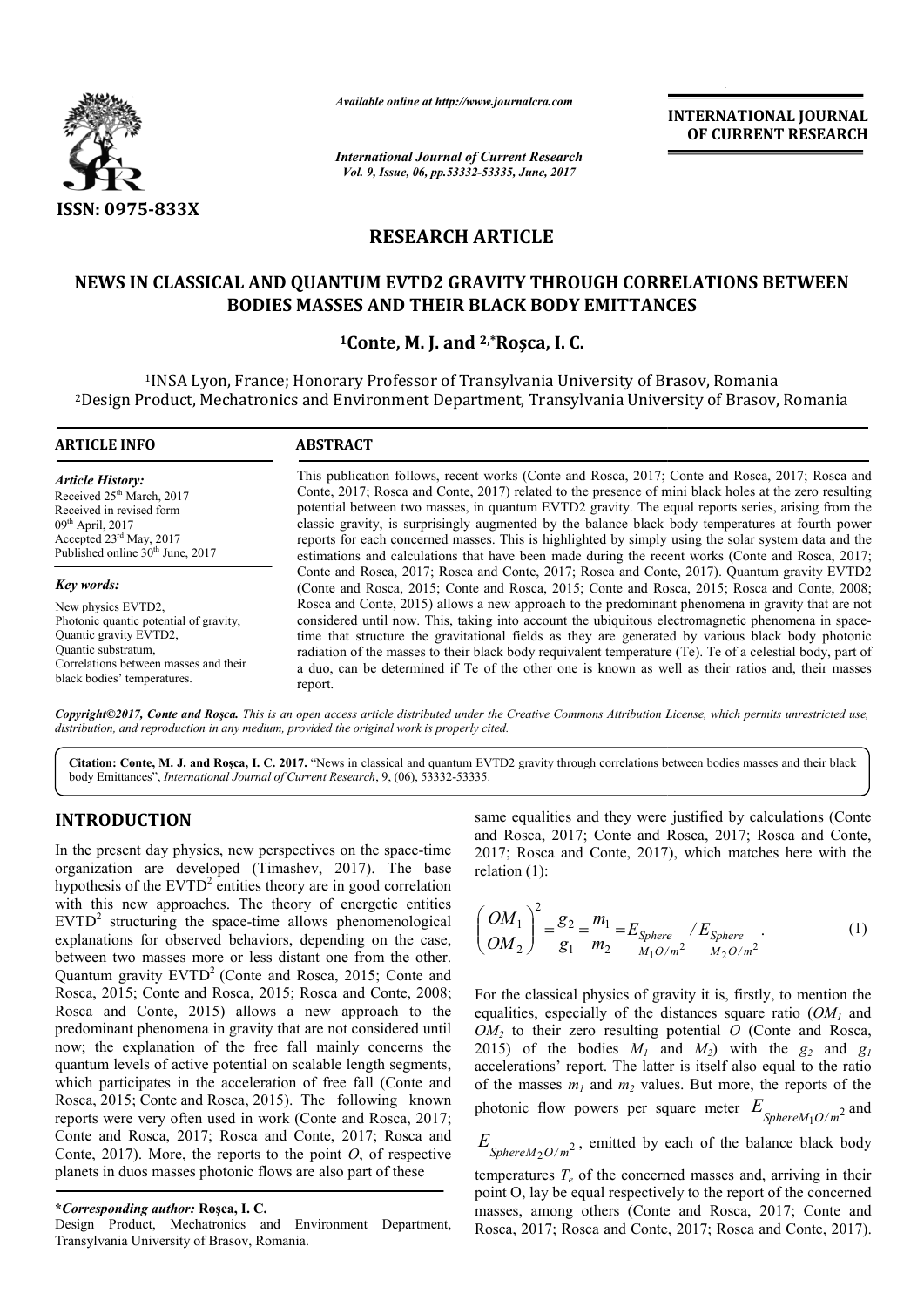So, in these cases, a series of unknown so far equalities between reports there was already highlighted, which establishes, surprising at first glance correlations between the black bodies flow energy arriving in O from these masses and the values of these masses themselves. But here the object of the work is to highlight another equality between all these previous reports and the report of the balance black body temperatures  $T_e$  to the fourth power. Equality of this particular type of reports is mainly with the ratio of these respective masses values. It is enough to use the temperatures of duets for each of the eight planets of the solar system and the Sun to check, quite properly, these circumstances (as shown in relationship (2)). But this is also true in the case of a planet and its unique satellite (Earth-Moon) duo, i.e. with relatively nearby temperatures: without the 6100°K of the surface temperature  $T_{eS}$  used here.

 $E_{\text{Sphere } M_1 O / m^2} / E_{\text{Sphere } M_2 O / m^2}$ , we can write as it follows in the relationship (3). Indeed, if  $M<sub>1</sub>$  is the mass of the Sun  $(M<sub>S</sub>)$ and  $M_2$  corresponds to mass  $M_p$  of each planet P in duet with the Sun, we can write from works (Timashev, 2017; Conte and Rosca, 2017; Conte and Rosca, 2017; Rosca and Conte, 2017):

$$
E_{Sphere}/E_{Sphere} = \frac{\sigma T_{eS}^4}{\sigma T_{eP}^4} \frac{4\pi r_S^2}{4\pi r_P^2} \frac{4\pi (OP)^2}{4\pi r_P^2} \frac{T_{eS}}{T_{eP}} = \frac{m_S}{m_P} = \left(\frac{OS}{OP}\right)^2 = \frac{g_P}{g_S} = R_a, \quad (3)
$$

where:  $r<sub>S</sub>$  and  $r<sub>P</sub>$  are respectively the rays of emitting surfaces: on one hand the Sun and, on the other hand one of the planets and, *Ra* refers to the value of each of these reports concerning the pairs of considered celestial bodies.  $R_a$  is, especially, the known ratio between the masses of each pair. The multiplying

**Table 1. Intermediary results from (2-5)), balance black bodies temperatures of planets' and Moon emitting surfaces and, the ratio of photonic flows arriving in** *O* **from each celestial body and their squared distance to the point** *O*

| Duets<br>$T_{eP}$ calculated by the<br>$T_{eP}$ calculated by the<br>$E_{Sph}$ PO /(PO) <sup>2</sup><br>$T_{eP}$ used in<br>$E_{Sph}$ so /(so) $^{\circ}$<br>Reports $R_a = \frac{m_S}{m}$<br>relation $(2)K$<br>relation (4) $K$<br>work $(2-5)$ K<br>$m_{\scriptscriptstyle p}$<br>$2.5741 \cdot 10^{-15}$<br>$2.5974 \cdot 10^{-15}$<br>150<br>S – Me<br>6023600<br>123.13<br>113.7<br>$7.3581 \cdot 10^{-18}$<br>$7.371 \cdot 10^{-18}$<br>$S - Ve$<br>232.05<br>232<br>408523<br>241.3<br>$1.8703 \cdot 10^{-18}$<br>$1.8741 \cdot 10^{-18}$<br>$S-T$<br>332981<br>246.6<br>250<br>253.93<br>$5.773 \cdot 10^{-19}$<br>$5.678 \cdot 10^{-19}$<br>130.1<br>S – Ma<br>3098710<br>145.4<br>150<br>$1.1643 \cdot 10^{-21}$<br>$1.10 \cdot 10^{-21}$<br>$S - Ju$<br>1047<br>1072<br>948<br>260<br>$9.7928 \cdot 10^{-25}$<br>$9.650 \cdot 10^{-25}$<br>3498<br>S – Sa<br>793.2<br>630<br>200<br>$6.0974 \cdot 10^{-26}$<br>$5.7797 \cdot 10^{-26}$<br>$S-Ur$<br>22869<br>496<br>413<br>160<br>$9.564 \cdot 10^{-27}$<br>$9.2626 \cdot 10^{-27}$<br>$S - Ne$<br>448.7<br>130<br>19314<br>517.4<br>$E_{TO}$ : 4.602 $\cdot 10^{-17}$<br>159.5<br>T-Moon<br>72.4<br>$R_a = T/Mo = 81.29$<br>84.6 |  |  |  |                                     |
|-----------------------------------------------------------------------------------------------------------------------------------------------------------------------------------------------------------------------------------------------------------------------------------------------------------------------------------------------------------------------------------------------------------------------------------------------------------------------------------------------------------------------------------------------------------------------------------------------------------------------------------------------------------------------------------------------------------------------------------------------------------------------------------------------------------------------------------------------------------------------------------------------------------------------------------------------------------------------------------------------------------------------------------------------------------------------------------------------------------------------------------------------------------------------------------------------|--|--|--|-------------------------------------|
|                                                                                                                                                                                                                                                                                                                                                                                                                                                                                                                                                                                                                                                                                                                                                                                                                                                                                                                                                                                                                                                                                                                                                                                               |  |  |  |                                     |
|                                                                                                                                                                                                                                                                                                                                                                                                                                                                                                                                                                                                                                                                                                                                                                                                                                                                                                                                                                                                                                                                                                                                                                                               |  |  |  |                                     |
|                                                                                                                                                                                                                                                                                                                                                                                                                                                                                                                                                                                                                                                                                                                                                                                                                                                                                                                                                                                                                                                                                                                                                                                               |  |  |  |                                     |
|                                                                                                                                                                                                                                                                                                                                                                                                                                                                                                                                                                                                                                                                                                                                                                                                                                                                                                                                                                                                                                                                                                                                                                                               |  |  |  |                                     |
|                                                                                                                                                                                                                                                                                                                                                                                                                                                                                                                                                                                                                                                                                                                                                                                                                                                                                                                                                                                                                                                                                                                                                                                               |  |  |  |                                     |
|                                                                                                                                                                                                                                                                                                                                                                                                                                                                                                                                                                                                                                                                                                                                                                                                                                                                                                                                                                                                                                                                                                                                                                                               |  |  |  |                                     |
|                                                                                                                                                                                                                                                                                                                                                                                                                                                                                                                                                                                                                                                                                                                                                                                                                                                                                                                                                                                                                                                                                                                                                                                               |  |  |  |                                     |
|                                                                                                                                                                                                                                                                                                                                                                                                                                                                                                                                                                                                                                                                                                                                                                                                                                                                                                                                                                                                                                                                                                                                                                                               |  |  |  |                                     |
|                                                                                                                                                                                                                                                                                                                                                                                                                                                                                                                                                                                                                                                                                                                                                                                                                                                                                                                                                                                                                                                                                                                                                                                               |  |  |  |                                     |
|                                                                                                                                                                                                                                                                                                                                                                                                                                                                                                                                                                                                                                                                                                                                                                                                                                                                                                                                                                                                                                                                                                                                                                                               |  |  |  | $E_{Moo}$ : 4.594·10 <sup>-17</sup> |

$$
\left(\frac{OM_1}{OM_2}\right)^2 = \frac{g_2}{g_1} = \frac{m_1}{m_2} = \frac{E_{Sphere M_1 O/m^2}}{E_{Sphere M_2 O/m^2}} = \left(\frac{T_{e1}}{T_{e2}}\right)^4 = R_a.
$$
 (2)

It therefore appears, that there is a certain and general correlation between the mass value of the objects (stars) and their absolute balance black bodies temperature  $T_e$ , established outside of their immediate environment and, even since their zero resulting potential, to be precise. However we must remember that balance black body temperatures for the studied stars duets, were at best estimated in (Conte and Rosca, 2017; Conte and Rosca, 2017; Rosca and Conte, 2017; Rosca and Conte, 2017) from some allowed data for the characteristics of the stars in the Solar system and the laws of physics for black bodies radiation (of Wien and Stefan Boltzmann). One of the (Conte and Rosca, 2017; Conte and Rosca, 2017; Rosca and Conte, 2017; Rosca and Conte, 2017) conclusions has been to highlight the correlations between emitted photonic flows (black body) and the values of the masses. As these energy flows are determined from the values of the surfaces emittances or the emissive areas, according to the law of Stefan Boltzmann, it follows also correlations with their black bodies balance temperatures to the fourth power  $(T_e^4)$ .

### **CORRELATIONS BETWEEN MASSES AND BALANCE BLACK BODIES TEMPERATURES IN SOLAR SYSTEM**

By extending the work (Conte and Rosca, 2017; Conte and Rosca, 2017; Rosca and Conte, 2017; Rosca and Conte, 2017) and by examining the reports of the photonic flow (black body) arriving in *O* as they have been used: report of the photonic flow of the Sun  $(T_{eS}/T_{eP})$ , as being more energizing than those of the considered planets (Conte and Rosca, 2017; Conte and Rosca, 2017; Rosca and Conte, 2017; Rosca and Conte, 2017), comes from the law of Wien.

This multiplying report is used to standardize at best the levels of photonic energy which meet in the *O*, where they interfere to create mini black holes (*MBH*) following (Conte and Rosca, 2017; Conte and Rosca, 2017; Rosca and Conte, 2017; Rosca and Conte, 2017). Thus, from the wave-length, result the frequencies' and periods' ratios:

$$
\lambda_{Smax} = \frac{2.898 \cdot 10^{-3}}{T_{eS}} \text{ m}
$$
\n
$$
\lambda_{Pmax} = \frac{2.898 \cdot 10^{-3}}{T_{eP}} \text{ m}
$$
\n
$$
\Rightarrow \frac{f_{Smax}}{f_{Pmax}} = \frac{\lambda_{Pmax}}{\lambda_{Smax}} = \frac{T_{eS}}{T_{eP}}.
$$

From this relationship and from (3) arises that the balance black body temperature of a planet  $T_{eP}$  is found, for each duo, by the equation (4) if is known, or estimated at best the  $T_{eS}$ value and the other concerned quantities (rays and *Ra*).

$$
\frac{T_{eS}^4}{T_{eP}^4} \cdot \frac{r_S^2}{r_P^2} \cdot \frac{(OP)^2}{(OS)^2} \cdot \frac{T_{eS}}{T_{eP}} = \left(\frac{OS}{OP}\right)^2 = R_a \Rightarrow
$$
\n
$$
\frac{T_{eS}^5}{T_{eP}^5} \cdot \frac{r_S^2}{r_P^2} = \left(\frac{OS}{OP}\right)^4 = R_a^2 \Rightarrow T_{eP}^5 = T_{eS}^5 \left(\frac{r_S^2}{r_P^2}\right) \cdot \frac{1}{R_a^2} \Rightarrow T_{eP} = T_{eS} \left\{\frac{1}{R_a^2} \frac{r_S^2}{r_P^2} \right\}.
$$
\n(4)

Thus, from the Sun emitting sphere equilibrium temperature *TeS* of 6100° K, which has been estimated and chosen for all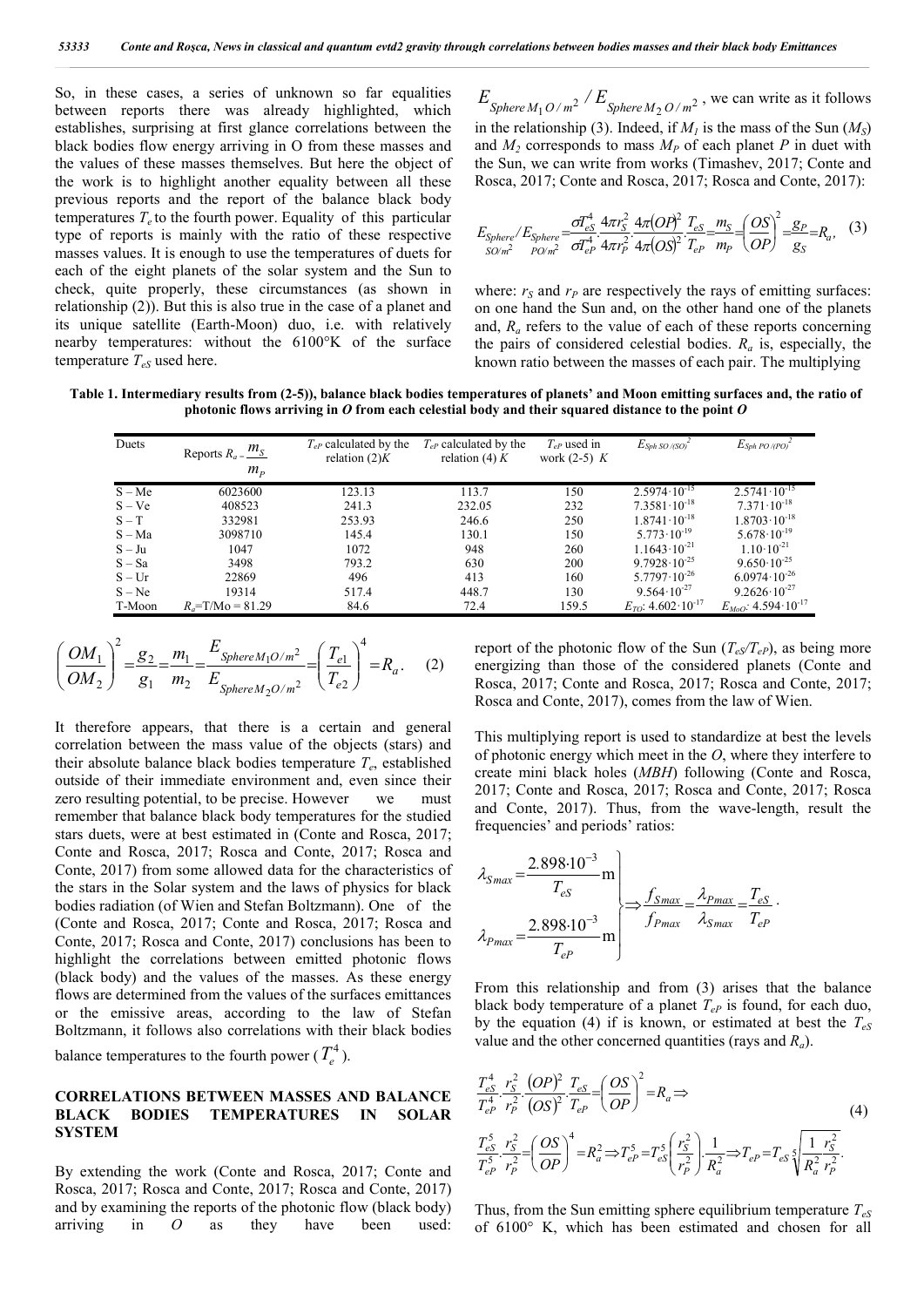previous (Conte and Rosca, 2017; Conte and Rosca, 2017; Rosca and Conte, 2017; Rosca and Conte, 2017), we can recalculate the corresponding temperature  $T_{eP}$  for each of the studied planets and, also for the Moon  $(T_{elu})$  as Earth's satellite. Table 1 shows the data of the work (Conte and Rosca, 2017; Conte and Rosca, 2017; Rosca and Conte, 2017; Rosca and Conte, 2017) and the results given by the previous relationships, including (2) and (4). There is to mention, once more, the good concordances of the  $T_{eP}$  selected in (Conte and Rosca, 2017) from the generally accepted temperatures and those given by two relations (2 and 4) respectively for Sun-Venus and Sun-Earth duets. Some intermediate results (Conte and Rosca, 2017; Conte and Rosca, 2017; Rosca and Conte, 2017; Rosca and Conte, 2017) are recalled and balance (or equivalent) black body temperatures of emitting surfaces of planets and Moon, which were calculated, are also reported. The last column gives the photonic flow (per  $m^2$ ) arriving in  $O$ from each celestial body in duet and they are divided by their squared distance to the point *O* and, there are found the respective equalities. This shows that black body balance temperatures calculated by the relationship (4) relatively to the three duos Sun-Venus, Sun-Earth and Sun-Mars are very similar with the temperatures found in the works (Conte and Rosca, 2017; Conte and Rosca, 2017; Rosca and Conte, 2017; Rosca and Conte, 2017). For Mercury and the planets beyond the asteroids belt, estimated values and those respectively calculated are very far from each other. It is quite possible that this is due to taking into account not controlled data because of the close proximity of Mercury to the Sun on one hand and, on the other hand, the major influence of the asteroids belt for the duets Sun and the four farthest planets. Indeed it is difficult to know how energy flows from the Sun are disturbed and modified through the thick asteroid belt, to achieve in each of the four corresponding *O* points. Which is relatively probably that the effects on these crossings is homogeneous for the four farthest duets: the questions are, then, in what proportion and mainly on what radiation of solar radiation?

#### **HIGHLIGHTING EQUALITIES OF THE REPORTS**   $(OS)^2$   $(OP)^2$ 2  $E_{\text{Show}2D/m^2}$ *OP E OS E*  $\frac{SphereSO/m^2}{(soS)^2} = \frac{SpherePO/m^2}{(soS)^2}$  **FOR EACH SUN-PLANET DUET**

Considering the relationship (3), various indicated equalities allow to write this equality between the reports mentioned in this chapter title. The calculations for two Sun-Earth and Sun-Venus duets will be developed as they are the most successful. For Sun-Mercury and Sun-March as well as for Earth-Moon and the four duets Sun with each of the four planets beyond the asteroid belt results, in similar calculations, are only given in Table 1. To treat the other seven cases data will be also drawn from works (Conte and Rosca, 2017; Conte and Rosca, 2017; Rosca and Conte, 2017; Rosca and Conte, 2017). With respect to the Sun-Earth duet, the respective distances of the masses to the point  $O_3$  are:  $TO_3$  =258799365 m and the distance  $SO_3$ *=*149339071335 m. While the values of two flows by square meter, in  $O_3$  were determined in the work (Conte and Rosca, 2017):

$$
E_{Sphere \atop TO_3/m^2} = 0.13453 \cdot 0.935 = 0.1257855 \quad W/m^2;
$$

$$
E_{Sphere \tS0_3/m^2} = 1712.71.24.404 = 41796.97 W/m^2,
$$

Where from:

$$
E_{Sphere}/(TO_{3})^{2} = \frac{0.1257855}{(258799365)^{2}} = 1.87803 \cdot 10^{-18} \text{ W/m}^{4};
$$
  

$$
E_{Sphere}/(SO_{3})^{2} = \frac{41796.97}{(1493390713 \cdot 35)^{2}} = 1.8741 \cdot 10^{-18} \text{ W/m}^{4}.
$$

As we see, there is a very good match and equality between these reports, thus calculated, for the Sun-Earth duet. Regarding the duet Sun-Venus the distances to use are, respectively to the point  $O_2$ :  $VeO_2 = 169025983$  m and  $SO_2 =$ 108039904017 m with (Conte and Rosca, 2017) data for the corresponding flows.

$$
E_{Sphere} = 0.210588 \text{ W/m}^2;
$$
  
\n
$$
E_{Sphere} = 3265.735.26.3 = 85888.83 \text{ W/m}^2,
$$
  
\n
$$
S_{O_3/m} = 3265.735.26.3 = 85888.83 \text{ W/m}^2,
$$

Where from,

$$
E_{Sphere}_{VeO_2/m^2} / (VeO_2)^2 = \frac{0.210588}{(169025983)^2} = 7.37100 \cdot 10^{-18} \text{ W/m}^4;
$$
  

$$
E_{Sphere}_{SO_2/m^2} / (SO_2)^2 = \frac{85888.83}{(10803904017)^2} = 7.3581 \cdot 10^{-18} \text{ W/m}^4.
$$

We find Sun-Venus, again, a good match for equality of these reports. It is the same for Sun-Mercury, Sun-March as well as for the four duets Sun-planets beyond the asteroid belt and Earth-Moon (see Table 1) for all these results of respective equalities. However it should be noted that the respective photonic flow in  $O<sub>5</sub>$ , for the Sun-Jupiter duo, have been recalculated. Similarly to verifications of this type of equalities of previous reports, other types could be verified as, for example, the probably reports taking into account the gravitational accelerations or the photonic flows at zero resulting points between two masses. So, we should also have the respective equalities for the pairs of bodies which have no other preponderant influence or undergoing a common influence: such as that of the Sun on the Earth and its Moon satellite. As an example we can write, consequently to the relationship (3), the various equalities of the following reports (5) for the different duos Sun-planets:

$$
E_{Sphere} / g_P = E_{Sphere} / g_S .
$$
  
<sub>SO/m<sup>2</sup></sub> <sub>PO/m<sup>2</sup></sub>

For a simple verification with the data and results of (Conte and Rosca, 2017; Conte and Rosca, 2017; Rosca and Conte, 2017; Rosca and Conte, 2017) we shall test this on the Sun-Earth duet. The photonic power per square meter, arriving in *O* from the Sun, has been determined to the value of  $E_{\text{sphere}} = 41796.97 \text{ W/m}^2$ , while the respective distance / 2 *SO m*

from Earth to *O* was of  $E_{Sphere} = 0.1257855$  W/m<sup>2</sup>. / *TO m*

Knowing that the relationship of gravity can determine the possible acceleration *g,* respective of these two stars in the case